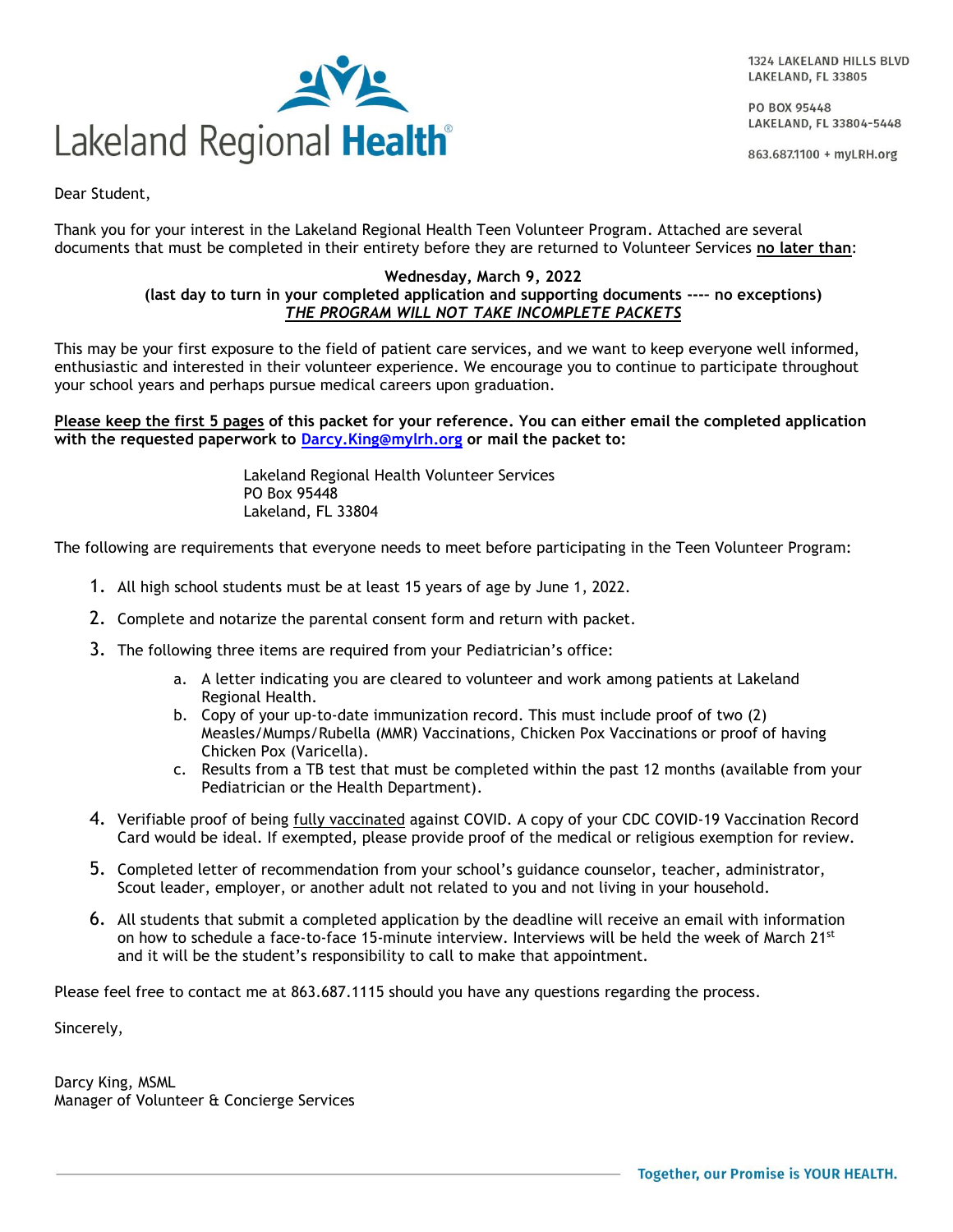# **2022 Teen Volunteer Program** Things to Remember

This Summer the Teen Volunteer Program will begin on Monday, June 6, 2022 (Teen Volunteer Orientation) with an end date of Friday, August 12, 2022.

#### **Please remember the following:**

- All applications must be received by Wednesday, March 9, 2022.
- The interview period will take place the week of March 21st (you must call to make this appointment upon receipt of the acceptance email confirmation).

# **The Program will not take incomplete applications.**

## **Time Commitment**

Ask your school guidance counselor for the community service log-sheet to keep track of your daily clock-in and clock-out times. You will need to turn in this form to your school after it has been signed by the Volunteer Manager (only the Volunteer Manager can sign this form -- not the department you will be volunteering in).

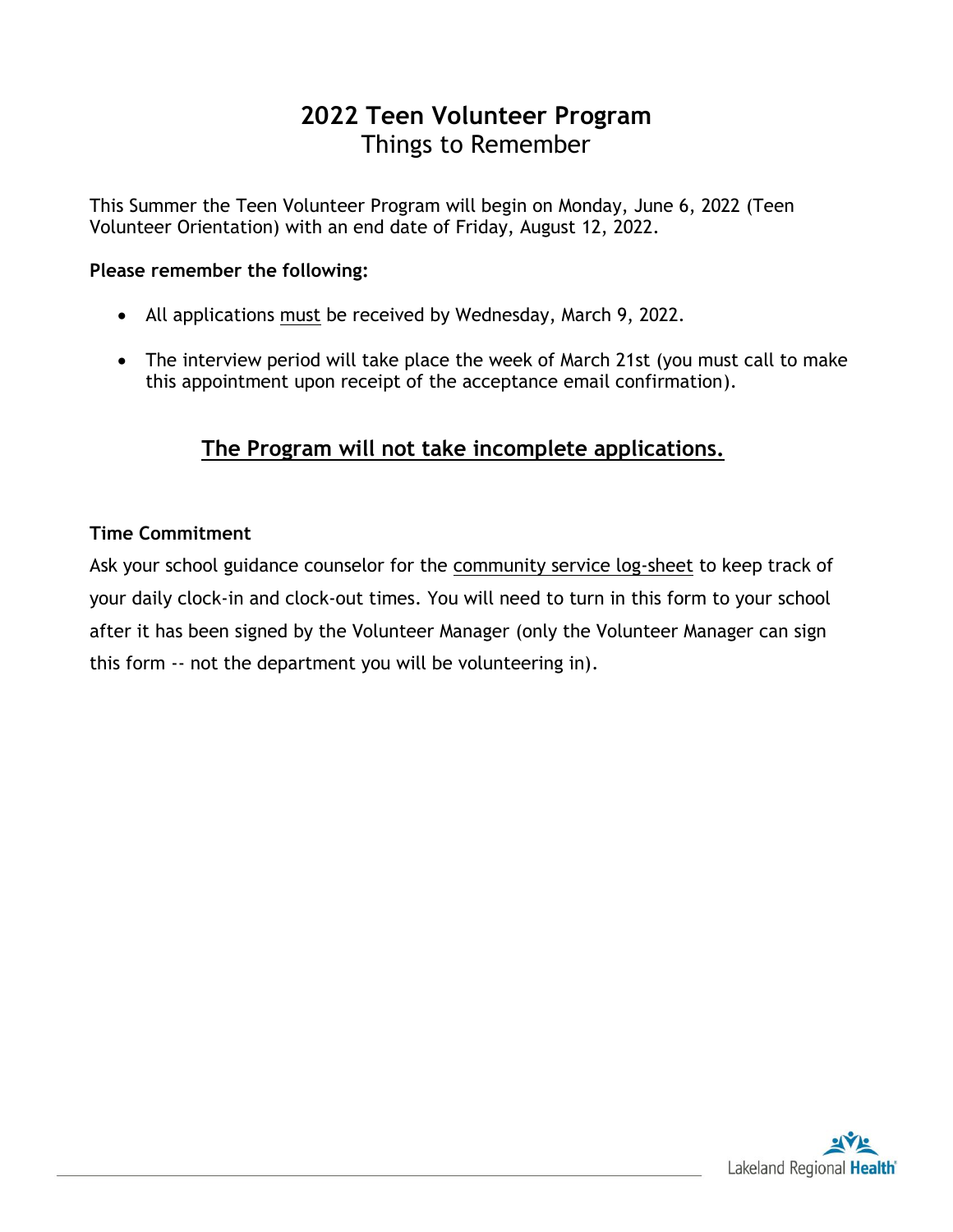# **Welcome to the Lakeland Regional Health Teen Volunteer Program**

As a member of our Teen Volunteer Program, you will find a personal satisfaction in serving the hospital and our patients as you offer your time and talents. You will have the opportunity to acquaint yourself with a variety of health careers in addition to learning new skills.

Remember, as a Teen Volunteer, you agree to the following commitment - **I Will Be:**

#### **DEPENDABLE:**

• I will be on time for duty. If I am unable to report for duty, I will notify the Supervisor that I have been assigned to. I will notify my Supervisor or the Volunteer Manager in advance of vacation or other scheduled absences.

#### **COOPERATIVE:**

• I will only complete the service I am assigned. If I would like to change services, I will discuss this with the Volunteer Manager.

#### **RESPONSIBLE:**

- I will wear my name badge at all times only on the upper right side.
- I will not bring valuables with me.
- I will report any accidents or incidents while on duty to my Supervisor and the Volunteer Manager.
- I will only go to areas of the hospital that are assigned to me.

## **QUIET:**

- I will walk quietly in the hallways.
- I will talk quietly in the hallways and when I walk into any rooms in the hospital or campuses.

## **PLEASANT AND COURTEOUS:**

• I will remember that I am part of the patient care team and thus contribute to the impression others have of **Lakeland Regional Health**.

#### **WILLING:**

• I will be a willing Teen Volunteer, remaining flexible to serve where needed.

#### **REMEMBERING:**

- I will remember that I am a teenager working in the adult world of medical science.
- As a Teen Volunteer, I must observe the same professional ethics as the LRH team members (employees). To the public, I appear as a professional, therefore, I must act in a professional manner at all times.

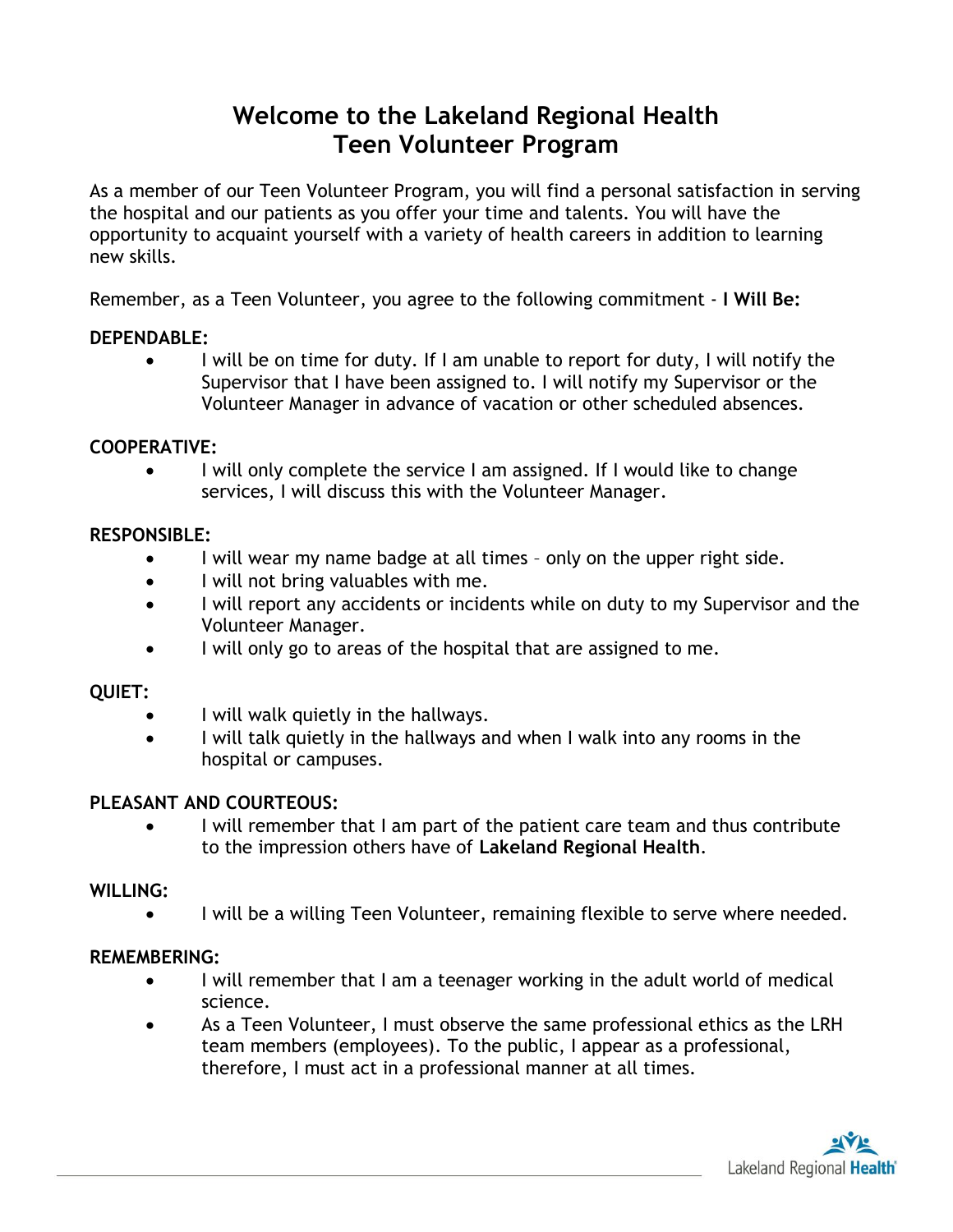## **I WILL NOT:**

- Sit on a patient's bed.
- Make personal telephone calls, text, or take photos while on duty. *Cell phones will remain off for the duration of your shifts unless you are on break.*
- Visit with friends while on duty.
- Bring guests to work with me.
- Use perfume, highly scented powder, cologne or after shave lotion.
- Wear conspicuous make-up or excessive jewelry. *All visible pierced body jewelry other than earrings must be removed (i.e. eyebrow or nose rings)*.
- Chew gum, carry snacks with me, or smoke while on duty. (All Lakeland Regional Health campuses are smoke-free.)
- Sit in or ride in wheelchairs.
- Play on the elevators.
- Accept tips.
- Run in the hallways or anywhere in the hospital.

#### **Be sure to review additional requirements and rules in the Volunteer Handbook you will receive during Orientation.**

#### **MEALS:**

You will receive a meal credit worth \$7.00 for your use on the days you are volunteering. Volunteers are responsible for charges above \$7.00. **Do not** take your lunch or dinner break during your 4-hour shift. Please arrange to enjoy your meal before or after your shift and during a convenient period for the service area where you volunteer. Always let your Supervisor know when you are leaving.

#### **UNIFORM:**

Teen Volunteers are **required** to wear the uniform that consists of a LRH polo shirt and khaki pants. The cost of the polo shirt is \$20, and will be available for purchase during Orientation. Only closed toe shoes are permitted, including tennis shoes of any color. No shorts, skorts, nor any pants made of denim fabric are allowed. Capri pants are allowed as long as they are not more than 4 inches above the ankle.

You will be sent home if you are not wearing your uniform. Please note you will be released from service if you report for duty not wearing the required uniform for the second time.

#### **SERVICE HOUR REPORTS**:

If you do not clock in or clock out, you will not be given credit for your volunteer time unless you contact the Volunteer Manager immediately to correct the error. You are held responsible for keeping track of your daily hours which is a requirement from your school using the Community Service form. You can pick up this form at the school guidance counselor's office.

Remember, only the Manager of Volunteer Services can sign your Community Service forms.

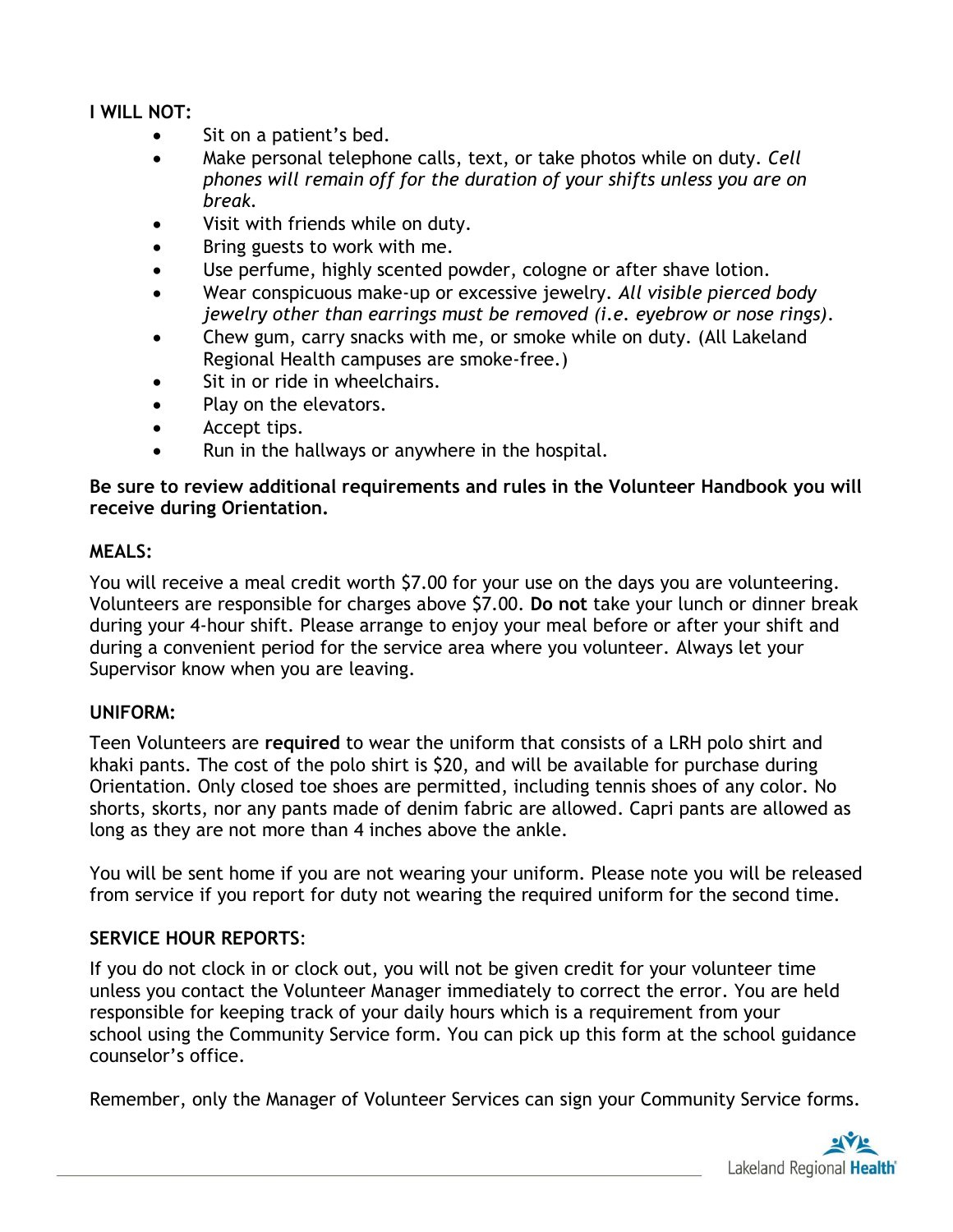#### **DISMISSAL FROM PROGRAM:**

At LRH, our primary concern is our patients. Any Teen Volunteers who show disregard for LRH/Hospital Policies and are not respectful to others will be dismissed from service.

#### **PATIENT CONFIDENTIALITY:**

LRH Health System/Hospital Policy and Federal regulations require all patient information to be kept confidential. Volunteers who breach patient confidentiality will be terminated immediately.

## **MANDATORY TUBERCULOSIS (TB) SKIN TEST:**

State law requires that all healthcare workers (paid and un-paid) pass an annual Tuberculosis (TB) screening. These must be administered by your Pediatrician or the Health Department and the results attached with your application submission.

#### **MANDATORY COVID-19 VACCINES:**

Students must provide proof that they have been fully vaccinated against COVID-19, or provide a medical or religious exemption that we will review prior to being accepted into the Summer Teen Program. Packet submission without this information will be immediately dismissed.

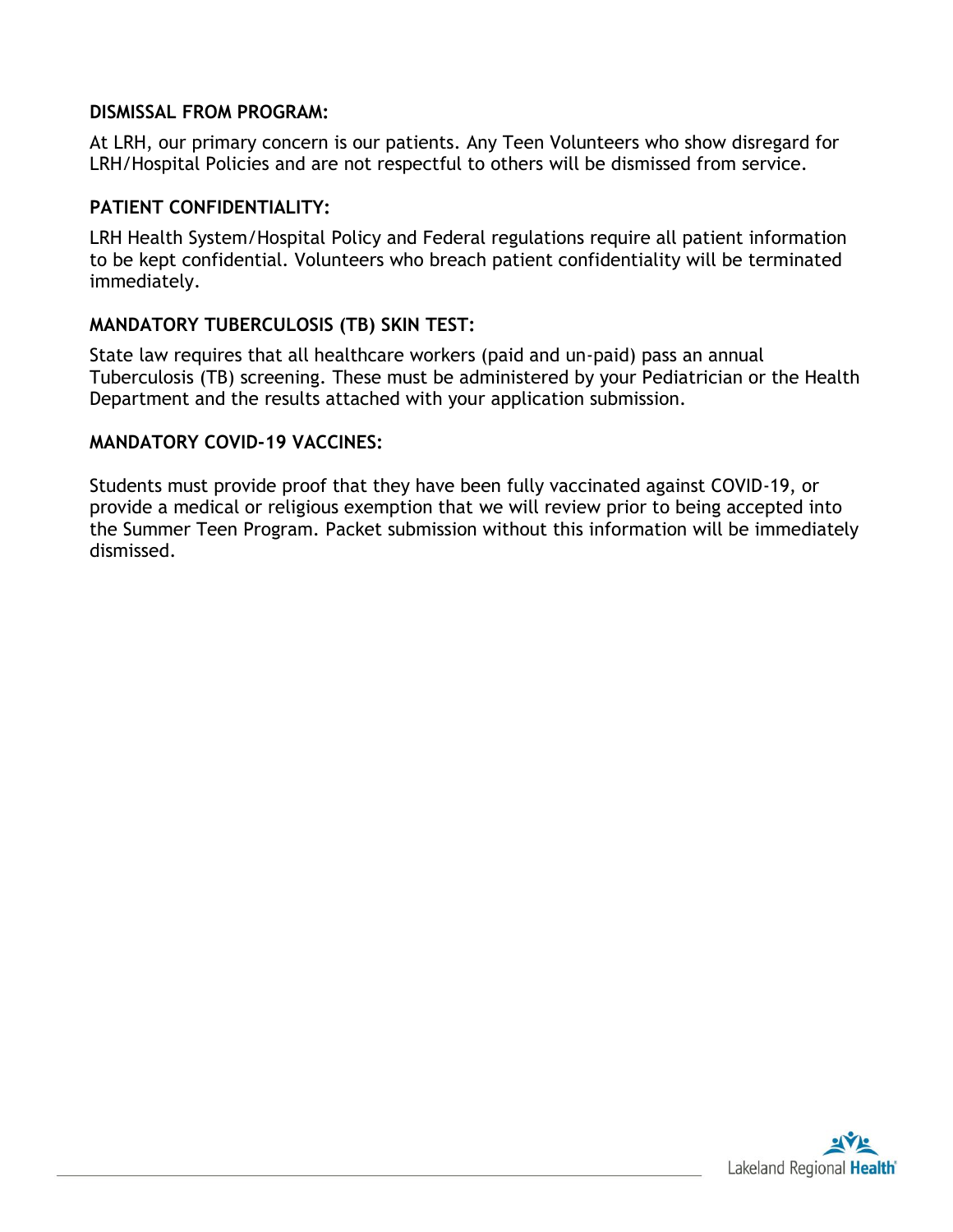# **TEEN VOLUNTEER APPLICATION**



**1324 Lakeland Hills Blvd P.O. Box 95448 Lakeland, FL 33804 863.687.1115**

PART I: Please complete the application in its entirety. Print neatly.

|              |                                                 |                                                                                                                                                                                                                                                                                       |  |           | Date: ______________ |
|--------------|-------------------------------------------------|---------------------------------------------------------------------------------------------------------------------------------------------------------------------------------------------------------------------------------------------------------------------------------------|--|-----------|----------------------|
| NAME:        |                                                 |                                                                                                                                                                                                                                                                                       |  |           |                      |
|              | First Name                                      | Middle                                                                                                                                                                                                                                                                                |  | Last Name |                      |
|              |                                                 |                                                                                                                                                                                                                                                                                       |  |           |                      |
|              | Address                                         | City                                                                                                                                                                                                                                                                                  |  | State     | ZIP                  |
|              |                                                 |                                                                                                                                                                                                                                                                                       |  |           |                      |
|              |                                                 | E-Mail Address: (Please Print)                                                                                                                                                                                                                                                        |  |           |                      |
|              |                                                 |                                                                                                                                                                                                                                                                                       |  |           | Current Grade: 2008  |
|              |                                                 |                                                                                                                                                                                                                                                                                       |  |           |                      |
|              |                                                 | Phone: <u>_________________________________</u>                                                                                                                                                                                                                                       |  |           |                      |
|              | INDIVIDUALS IF PARENT/GUARDIAN IS NOT AVAILABLE | IN CASE OF AN EMERGENCY INVOLVING THIS TEENAGER WHILE ON DUTY YOU MAY CONTACT THE FOLLOWING                                                                                                                                                                                           |  |           |                      |
|              |                                                 |                                                                                                                                                                                                                                                                                       |  |           |                      |
|              |                                                 |                                                                                                                                                                                                                                                                                       |  |           |                      |
| the program. |                                                 | I hereby state that my son/daughter is at least 15 years old by June 1st, and I give my consent<br>for him/her to serve as a volunteer in the Teen Volunteer Summer Program. He/she<br>understands that breach of patient confidentiality will be cause for immediate termination for |  |           |                      |

Parent's Signature **Applicant's Signature** Applicant's Signature

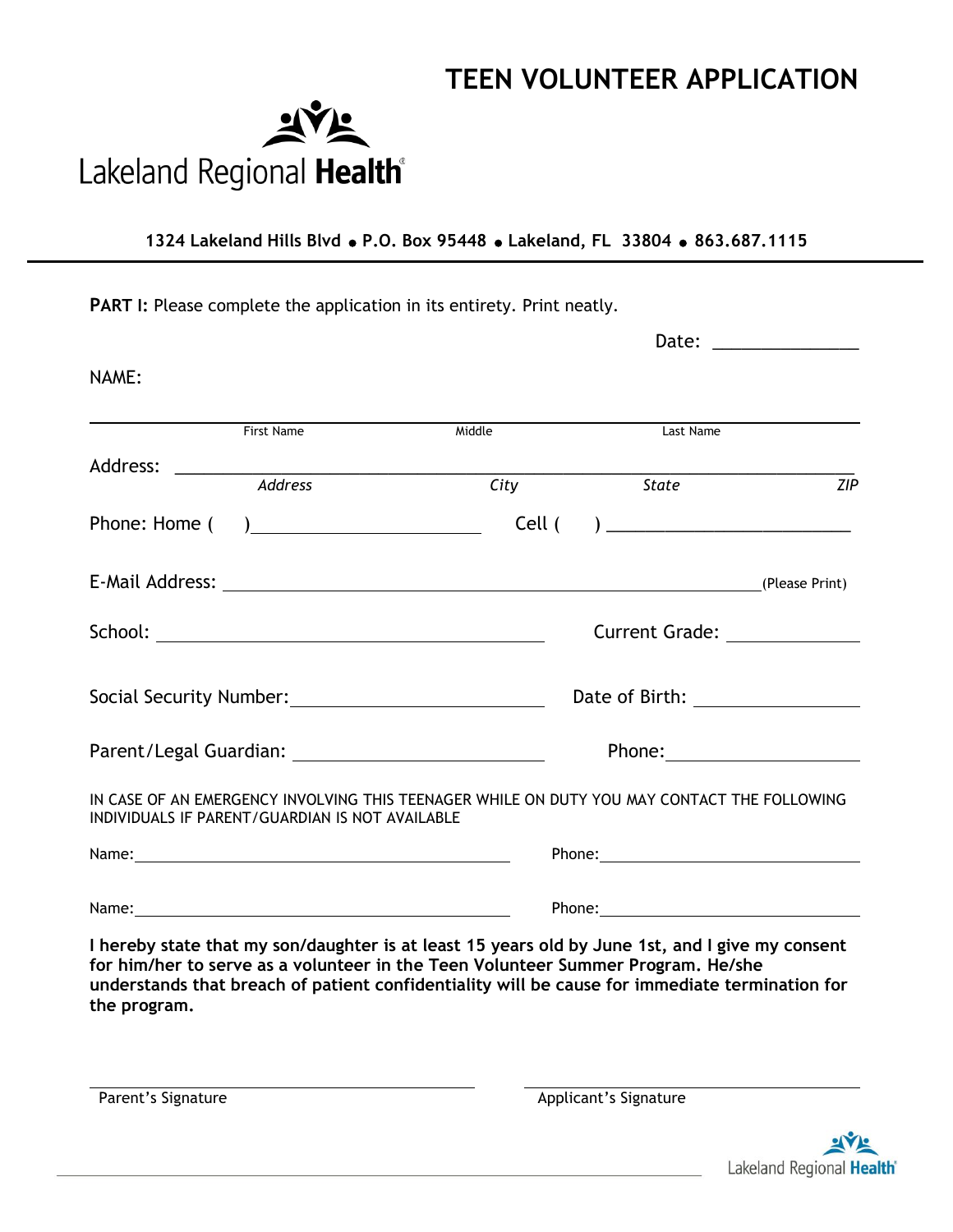Part II: Please respond to the question below.

WHY DO YOU WANT TO PARTICIPATE IN Lakeland Regional Health's TEEN VOLUNTEER SUMMER PROGRAM? (Must be completed, and please be specific as to why you want to be part of this program)

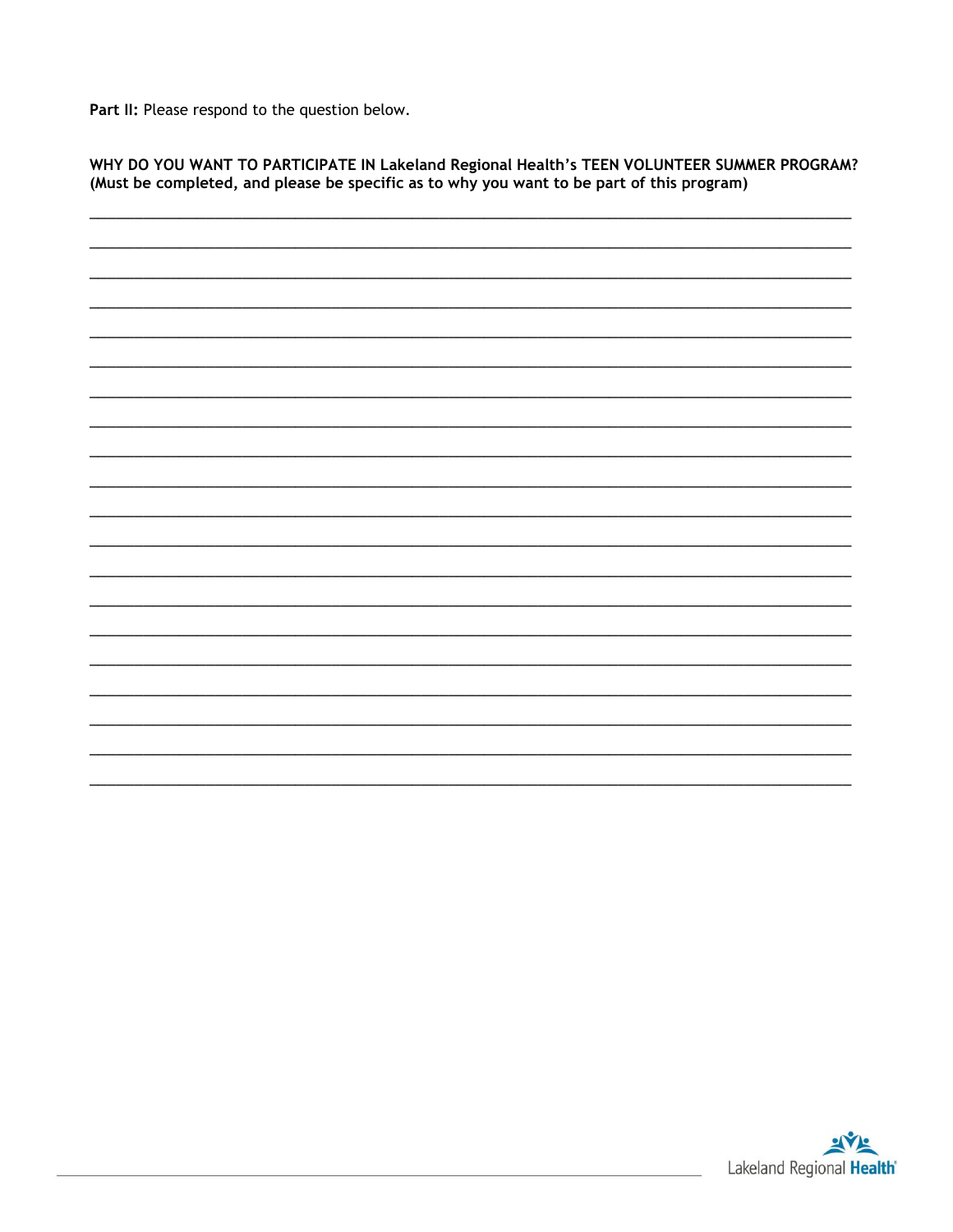

#### **Teen Program | Parental Consent Form**

I understand that my child, the state of child is under the state of child) who is under eighteen (18) years of age and unmarried, has applied for membership as a Teen Volunteer at Lakeland Regional Health (LRH). I am aware that before serving as a Teen Volunteer, the following documentation or certified proof of laboratory test results must be obtained from the Public Health Department or my child's Pediatrician and provided to the Volunteer Manager:

- 1. Documentation of receipt of two (2) doses of MMR vaccine on or after twelve (12) months of age or laboratory evidence of Rubella (German Measles) and Rubella (Measles) immunity, as well as the Varicella Vaccinations.
- 2. Documentation of negative Tuberculosis (TB) skin test within the past 12 months or if TB skin test is positive, documentation of negative chest x-ray within the past twelve (12) months along with a clearance letter from our Pediatrician.
- 3. Proof of being fully vaccinated against COVID-19 or provide a copy of a medical or religious exemption that will be reviewed prior to acceptance into the program.

In the event my child is injured or becomes ill while at LRH, I hereby authorize LRH and its personnel to provide appropriate medical care or treatment to my child, as they deem necessary or advisable.

I acknowledge that I have read this consent form in its entirety and understand fully its contents and voluntarily execute it realizing what I am doing by signing it. I further acknowledge that all my questions have been answered to my satisfaction and I have proper legal custody of my child named above.

This consent form must be signed in the presence of a Notary Public.

\_\_\_\_\_\_\_\_\_\_\_\_\_\_\_\_\_\_\_\_\_\_\_\_\_\_\_\_\_\_\_\_\_\_ Parent or Legal Guardian - Signature

\_\_\_\_\_\_\_\_\_\_\_\_\_\_\_\_\_\_\_\_\_\_\_\_\_\_\_\_\_\_\_\_\_\_ Parent or Legal Guardian - Printed

State of Florida County of

The foregoing Teen Volunteer Parental Consent form was acknowledged before me this day of

\_\_\_\_\_\_\_\_\_\_\_\_\_\_\_\_\_\_\_\_\_ 2022, by \_\_\_\_\_\_\_\_\_\_\_\_\_\_\_\_\_\_\_\_\_\_\_\_\_\_\_\_\_\_\_\_\_\_\_\_\_\_ (name of parent or guardian)

who is personally known to me or who has produced  $\rho$  and  $\rho$  (type of identification).

\_\_\_\_\_\_\_\_\_\_\_\_\_\_\_\_\_\_\_\_\_\_\_\_\_\_\_\_\_\_\_\_\_\_\_\_\_\_\_\_\_\_\_\_\_\_\_\_\_\_ Notary Signature

\_\_\_\_\_\_\_\_\_\_\_\_\_\_\_\_\_\_\_\_\_\_\_\_\_\_\_\_\_\_\_\_\_\_\_\_\_\_\_\_\_\_\_\_\_\_\_\_\_\_ Notary Printed Name

\_\_\_\_\_\_\_\_\_\_\_\_\_\_\_\_\_\_\_\_\_\_\_\_\_\_\_\_\_\_\_\_\_\_\_\_\_\_\_\_\_\_\_\_\_\_\_\_\_\_ Commission Number & Expiration Date

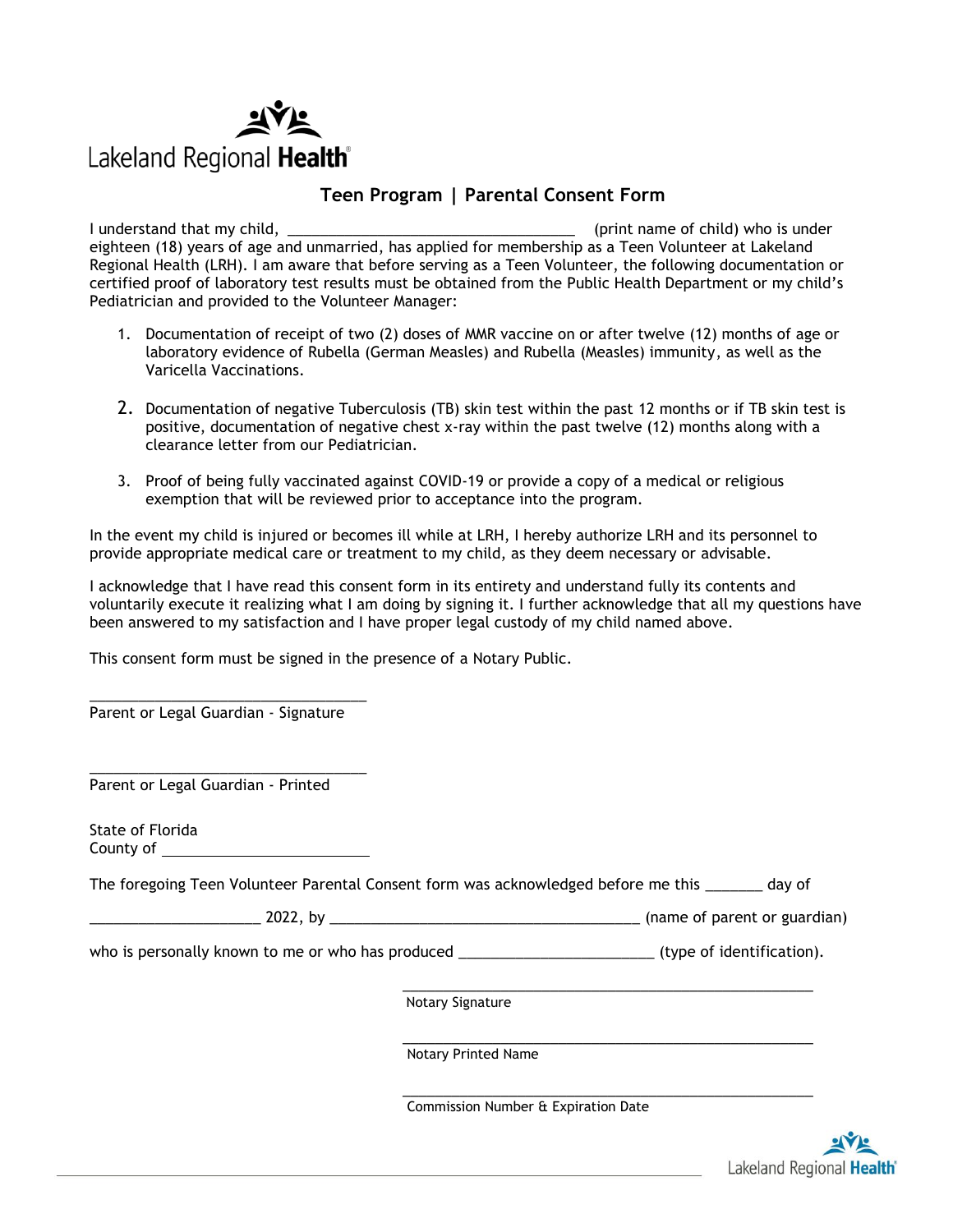

## **Volunteer Services**

**RECOMMENDATION FORM: Please return this form to the teen applicant. If you have any questions or concerns, please call the Volunteer Manager at 863.687.1115.** 

#### TO THE APPLICANT:

At Lakeland Regional Health, our primary concern is for our patients and their families. It is imperative that all who enter service as a Volunteer appreciate the importance of respecting the rules and structures that govern us. Adult and Teen Volunteers are required to comply with specific regulations to protect the safety and privacy of our patients. We ask for this letter of recommendation from a teacher, counselor, Scout leader, employer, or other adult not related to you and not living in the same household, who can speak of your character and reliability and give us the confidence necessary to include you in our Program.

is applying for the LRH Teen Volunteer Program.

(Print applicant's Name)

#### TO THE EVALUATOR:

In order to assist us in evaluating the applicant above for admission to the Lakeland Regional Health Teen Volunteer Program, we would appreciate your responses to the following questions. Comments, which may be viewed as other than positive, will not necessarily preclude a student's admission to the program.

1. Please comment on the character, attitude and emotional maturity of the applicant.

\_\_\_\_\_\_\_\_\_\_\_\_\_\_\_\_\_\_\_\_\_\_\_\_\_\_\_\_\_\_\_\_\_\_\_\_\_\_\_\_\_\_\_\_\_\_\_\_\_\_\_\_\_\_\_\_\_\_\_\_\_\_\_\_\_\_\_\_\_\_\_\_\_\_\_\_\_\_\_\_\_\_\_\_\_ \_\_\_\_\_\_\_\_\_\_\_\_\_\_\_\_\_\_\_\_\_\_\_\_\_\_\_\_\_\_\_\_\_\_\_\_\_\_\_\_\_\_\_\_\_\_\_\_\_\_\_\_\_\_\_\_\_\_\_\_\_\_\_\_\_\_\_\_\_\_\_\_\_\_\_\_\_\_\_\_\_\_\_\_\_ \_\_\_\_\_\_\_\_\_\_\_\_\_\_\_\_\_\_\_\_\_\_\_\_\_\_\_\_\_\_\_\_\_\_\_\_\_\_\_\_\_\_\_\_\_\_\_\_\_\_\_\_\_\_\_\_\_\_\_\_\_\_\_\_\_\_\_\_\_\_\_\_\_\_\_\_\_\_\_\_\_\_\_\_\_ \_\_\_\_\_\_\_\_\_\_\_\_\_\_\_\_\_\_\_\_\_\_\_\_\_\_\_\_\_\_\_\_\_\_\_\_\_\_\_\_\_\_\_\_\_\_\_\_\_\_\_\_\_\_\_\_\_\_\_\_\_\_\_\_\_\_\_\_\_\_\_\_\_\_\_\_\_\_\_\_\_\_\_\_\_ \_\_\_\_\_\_\_\_\_\_\_\_\_\_\_\_\_\_\_\_\_\_\_\_\_\_\_\_\_\_\_\_\_\_\_\_\_\_\_\_\_\_\_\_\_\_\_\_\_\_\_\_\_\_\_\_\_\_\_\_\_\_\_\_\_\_\_\_\_\_\_\_\_\_\_\_\_\_\_\_\_\_\_\_\_ \_\_\_\_\_\_\_\_\_\_\_\_\_\_\_\_\_\_\_\_\_\_\_\_\_\_\_\_\_\_\_\_\_\_\_\_\_\_\_\_\_\_\_\_\_\_\_\_\_\_\_\_\_\_\_\_\_\_\_\_\_\_\_\_\_\_\_\_\_\_\_\_\_\_\_\_\_\_\_\_\_\_\_\_\_ \_\_\_\_\_\_\_\_\_\_\_\_\_\_\_\_\_\_\_\_\_\_\_\_\_\_\_\_\_\_\_\_\_\_\_\_\_\_\_\_\_\_\_\_\_\_\_\_\_\_\_\_\_\_\_\_\_\_\_\_\_\_\_\_\_\_\_\_\_\_\_\_\_\_\_\_\_\_\_\_\_\_\_\_\_  $\_$  , and the set of the set of the set of the set of the set of the set of the set of the set of the set of the set of the set of the set of the set of the set of the set of the set of the set of the set of the set of th \_\_\_\_\_\_\_\_\_\_\_\_\_\_\_\_\_\_\_\_\_\_\_\_\_\_\_\_\_\_\_\_\_\_\_\_\_\_\_\_\_\_\_\_\_\_\_\_\_\_\_\_\_\_\_\_\_\_\_\_\_\_\_\_\_\_\_\_\_\_\_\_\_\_\_\_\_\_\_\_\_\_\_\_\_